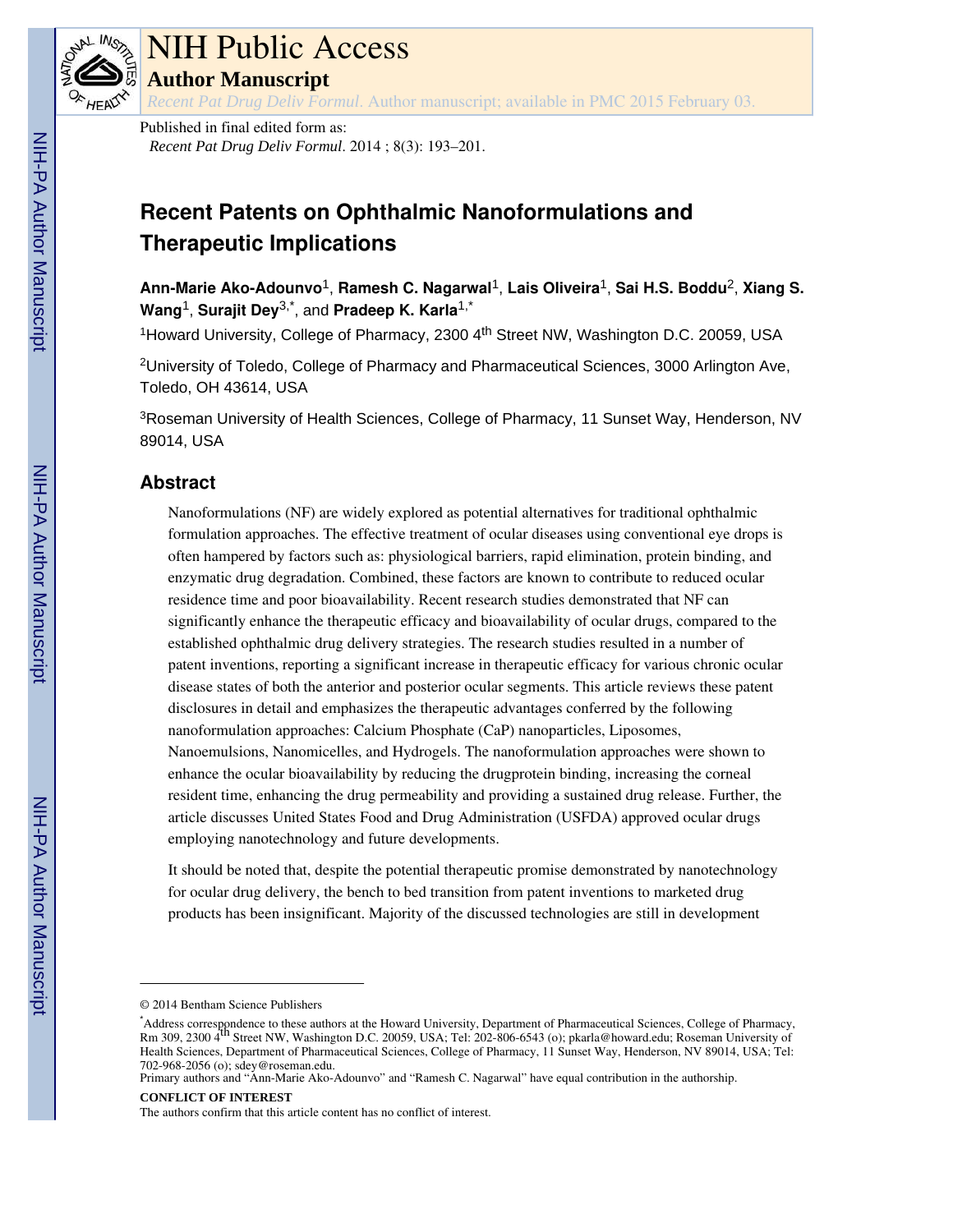and testing phase for commercial viability. Further, studies are in progress to assess ocular tolerance and nanotoxicity for prolonged use of NF.

#### **Keywords**

Calcium phosphate nanoparticles; nanoemulsions; nanomicelles; ophthalmic bioavailability; ophthalmic nanoformulations

# **1. INTRODUCTION**

Drug bioavailability of ophthalmic eye drop formulations is dependent on ocular barriers that restrict the drug permeability. The eye is a highly protective organ and its multiple physiological barriers make topical ophthalmic drug delivery a challenging area for formulation scientists [1]. It is reported that,  $\mathcal{S}\%$  of drug in solution form is absorbed when administered topically [2]. Drug loss is primarily attributed to rapid drug elimination from the cul-de-sac due to lacrimation, blinking and tear turnover. In addition, factors such as lacrimal protein drug binding, drug metabolism by enzymes present in lacrimal fluid and poor corneal permeability, are found to be responsible for the poor drug bioavailability. Despite the challenges, a significant number of marketed ophthalmic formulations are available as topical eye formulations. The wide use is primarily due to better patient compliance and lower production costs.

Since topical eye drop solutions often have poor drug retention time, formulation scientists have explored various techniques to improve the corneal retention time. Enhancement of retention time on the cornea via viscosity builders has been widely explored; however this had a limited scope as liquid preparations were still subject to rapid clearance. Corneal drug penetration enhancers have also been explored, but due to the high sensitive nature of the corneal and conjunctival tissues, great caution was required to prevent toxicity. In recent years, hydrogel based ophthalmic formulations were extensively researched to extend the topical drug retention time. An example is sterile ophthalmic gel forming Solution (TIMOPTIC-XE®), manufactured by Merck Pharmaceuticals, USA [3]. The formulation contains anionic gellan gum that forms a gel when it comes in contact with cations. The major side-effect reported for the formulation was higher incidence of transient blurred vision. Tobradex-ST®, manufactured by Alcon Pharmaceuticals, USA was another innovative ophthalmic suspension that provides increased ocular retention and bioavailability of dexamethasone due to the gelling nature of xanthan gum [4]. As stated by Lallemand *et al*. (2012) [5], several excipients such as, "carbopol gels, cellulose derivatives, dextran, gelatin glycerin, polyethylene glycol, poloxamer 407, polysorbate 80, propylene glycol, polyvinyl alcohol, and polyvinyl pyrrolidone" have either viscosity enhancing or bioadhesive properties that can significantly improve the ocular retention time [5].

#### **1.1. Efflux Transporters – Ophthalmic Drug Bioavailability**

Efflux transporters were found to be primary barriers leading to poor drug absorption and bioavailability, primarily for anterior segment ocular drug delivery. A number of efflux transporters have been identified in the epithelial cells of various ocular tissues, in both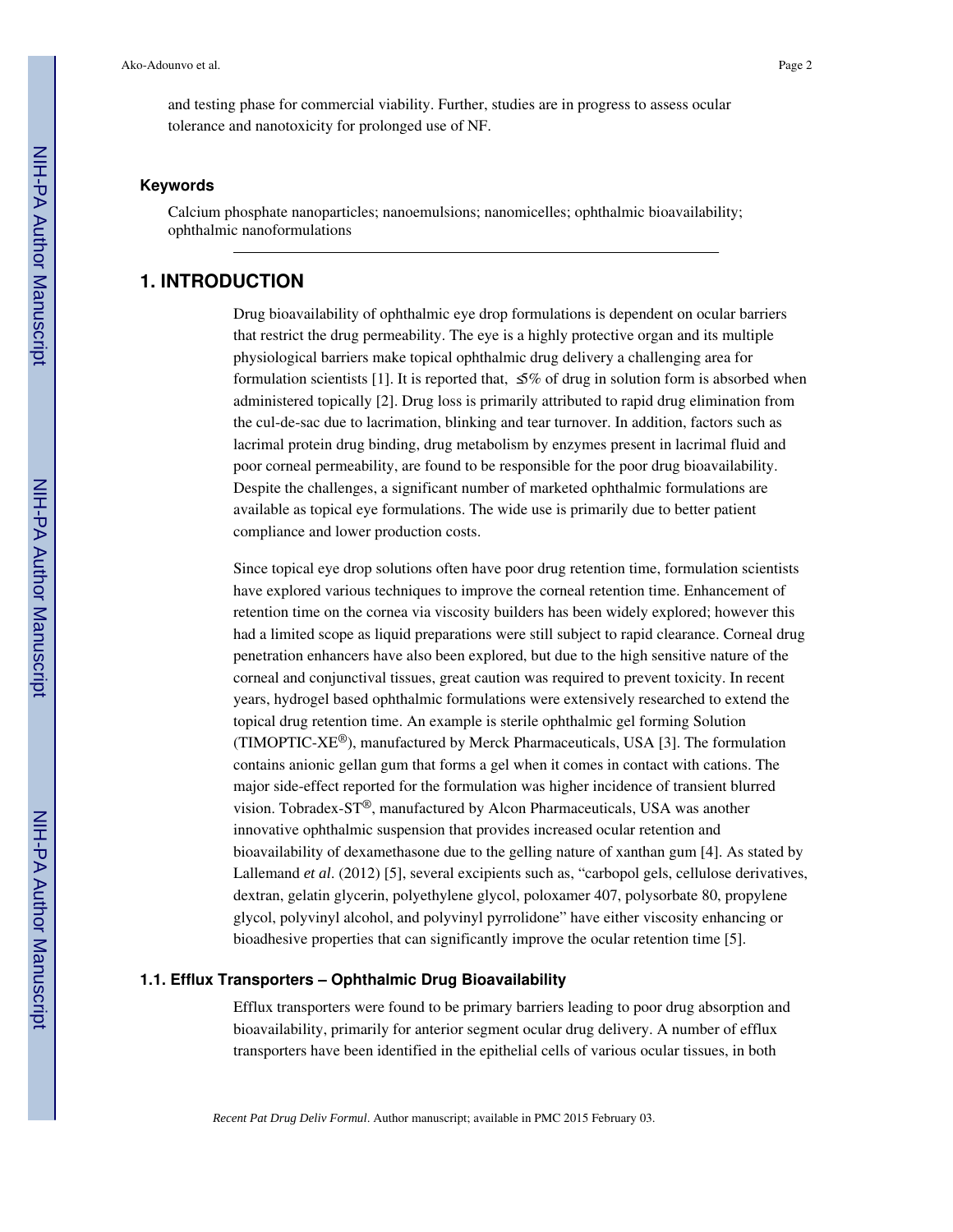rabbits and humans. Notable among them are p-glycoprotein [also known as Multidrug Resistance Protein 1 (MDR1)], Multidrug Resistance-associated Proteins (MRP1, MPR2, MRP3, MRP4, MRP5, MRP6, MRP7, MRP8, MRP9, Si-MRP7), Breast Cancer Resistance Protein (BCRP) and Lung Resistance Protein (LRP). Corneal epithelial cells were found to express all the efflux transporters listed above in our research laboratory for the first time (Karla PK). The presence of many of these efflux transporters is not known to the scientific community prior to our research findings. Research efforts are in progress in our laboratory for an in-depth understanding of their clinical significance in ocular drug delivery [6–8].

# **2. OPHTHALMIC NANOFORMULATIONS**

#### **2.1. Nanoemulsions**

Emulsions are fine dispersions of infinitesimal droplets of two immiscible liquids. By definition, nanoemulsions have dispersed phase in which the particle size is in the submicron or nanometer range. Nanoemulsions generally comprise of one or more amphiphilic lipid(s) or surfactants. Surfactants are molecules having a bipolar structure, containing at least one hydrophobic part and one hydrophilic part. The translucent appearance of nanoemulsions is attributed to the nanometer size (<100nm) of dispersed globules, which is obtained by high-pressure homogenization. Because of their globule size, nanoemulsions are thermodynamically unstable dispersions, often requiring a high concentration of surfactants to stabilize the formulation. This often leads to a sticky feel of the formulation and subsequent intolerance. In addition, phospholipids that are commonly used to stabilize a nanoemulsion formulation often results in yellowish appearance producing rancid odor after a short period of storage. A formulation that claims to overcome these disadvantages was developed and patented (US6335022B1) [9]. The invention describes a nanoemulsion utilizing oxyethylenated or nonoxyethylenated sorbitan fatty esters as surfactants. The inventors claim that the use of surfactants selected from oxyethylenated or non-oxyethylated sorbitan fatty esters, having a molecular weight >400 grams per mole, and are solid at temperatures ≤45°C can result in a stable formulation. In addition, inventors claimed that amphiphilic lipids selected from a group of alkaline salts of cholesterol results in a similar formulation stabilizing effect. The inventors claim that the optimized ophthalmic nanoemulsions can be utilized as effective delivery vehicles for antiglaucoma, anti-viral, anti-allergic, and anti-inflammatory agents [9, 10]. Another ophthalmic nanoemulsion invention based on the surfactants selected from ethoxylated fatty ethers, ethoxylated fatty esters, and a mixture of both surfactants has been patented (US6375960B1) by the same inventor group [10]. In order to achieve improved bioavailability of ophthalmic formulations by increasing the residence time of drug on the cornea, a defined viscosity needs to be imparted to the ophthalmic formulations. A method of improving the viscosity is by increasing the fraction of dispersed oil phase. Alternatively, the viscosity can be increased by incorporation of water-soluble polymers [11]. The conclusion is that the watersoluble polymer will form a gel with the continuous aqueous phase, thereby increasing the viscosity. L'Alloret *et al.* reported that, "water soluble polymers such as hydroxypropyl cellulose, algal derivatives, natural gums, synthetic polymers and copolymers of carboxyvinyl acid (carbopols)", are widely employed to improve the viscosity of ophthalmic formulations. However, caution is advised in estimating the ideal concentrations of water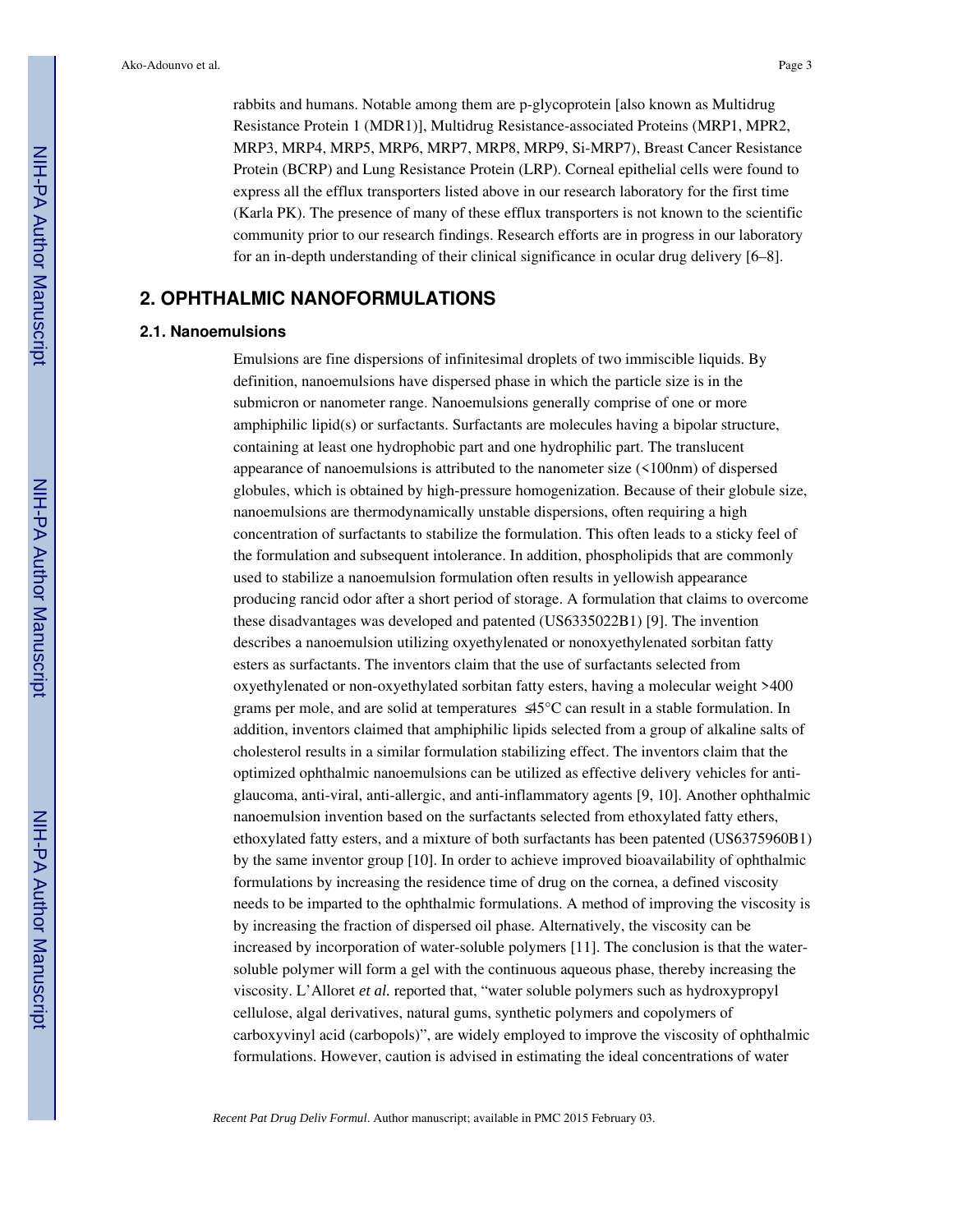soluble polymers required to achieve the desired viscosity and yet maintain the transparency of ophthalmic formulations [12].

L'Alloret *et al.* developed and patented (US6998426B2) nanoemulsion formulations containing nonionic polymers [12]. The formulation was aimed to address the deficiency of earlier nanoemulsion developments described above, by modifying the viscosity of oil-inwater nanoemulsions without compromising the transparency. This invention describes an oil-in-water nanoemulsion containing either non-ionic surfactant, anionic surfactant or a blend of both. The polymers used were water-soluble non-ionic or neutral polymers selected from ethylene oxide, vinyl caprolactam, polyvinyl methyl ether, polyvinyl alcohol copolymers, a blend of these polymers and homopolymers,. The resulting nanoemulsion was transparent, stable and had oil globules with average particle size <100nm. The invention reported that the viscosity of nanoemulsion increased ~5-fold, when polymer concentration equivalent to 1% by weight was used [12].

Prostaglandins are oxygenated cyclic fatty acids of animal origin, formed primarily by the action of the enzyme cyclooxygenase. They are known to affect a wide range of physiological activities such as blood pressure, clotting, pain awareness and reproduction mechanisms. Some of these analogues have been found to be useful in ophthalmics as antiglaucoma agents. Examples of these agents include bimatoprost, latanoprost and travoprost, which are used in the treatment of ophthalmic hypertension (or) glaucoma [13, 14]. These agents however, have poor water solubility and are chemically unstable in aqueous solution. Various strategies suggested to overcome the challenges include formation of drug complexes with cyclodextrin and pH adjustment to improve solubility and stability. In addition, benzalkonium chloride (a non-ionic surfactant and a widely utilized ophthalmic antimicrobial preservative), is recommended to improve the aqueous solubility of prostaglandin analogues. This approach, however, resulted in positively charged nanoemulsions, which were often associated with ocular intolerability. In a recent patent disclosure (US8414904B2), Carli *et al.* described a nanoemulsion formulation made of an oil phase containing prostaglandin dispersed in an aqueous phase and stabilized by a combination of two (or) more non-ionic surfactants. This approach resulted in a chemically and physically stable emulsion with a neutral zeta potential (−1.9mV to 2.0mV). The formulation was found to be non-toxic in both *in vitro* and *in vivo* studies [15].

Cyclosporine A was widely used in the treatment of dry eye disease. However, poor solubility of cyclosporine A in aqueous medium results in drug precipitation, leading to ocular irritation. Improved formulations for topical delivery of cyclosporine have been reported in the patent disclosures US4649047 and US6582718 [16, 17]. Domb *et al.* also successfully developed aqueous formulations containing 0.01 to 10 mg/ml of cyclosporine A [18, 19].

At physiological pH, the corneal barrier has a net negative charge. Hence, a positively charged ophthalmic formulation as a strategy to prolong the drug residence time has been explored in various patents. United States patent No. 6007826 [20] describes an oil-in-water emulsion of colloidal drug particles bounded by interfacial film made up of surface active agents / lipids having positively charged polar groups. This resulted in a cationic oil-in-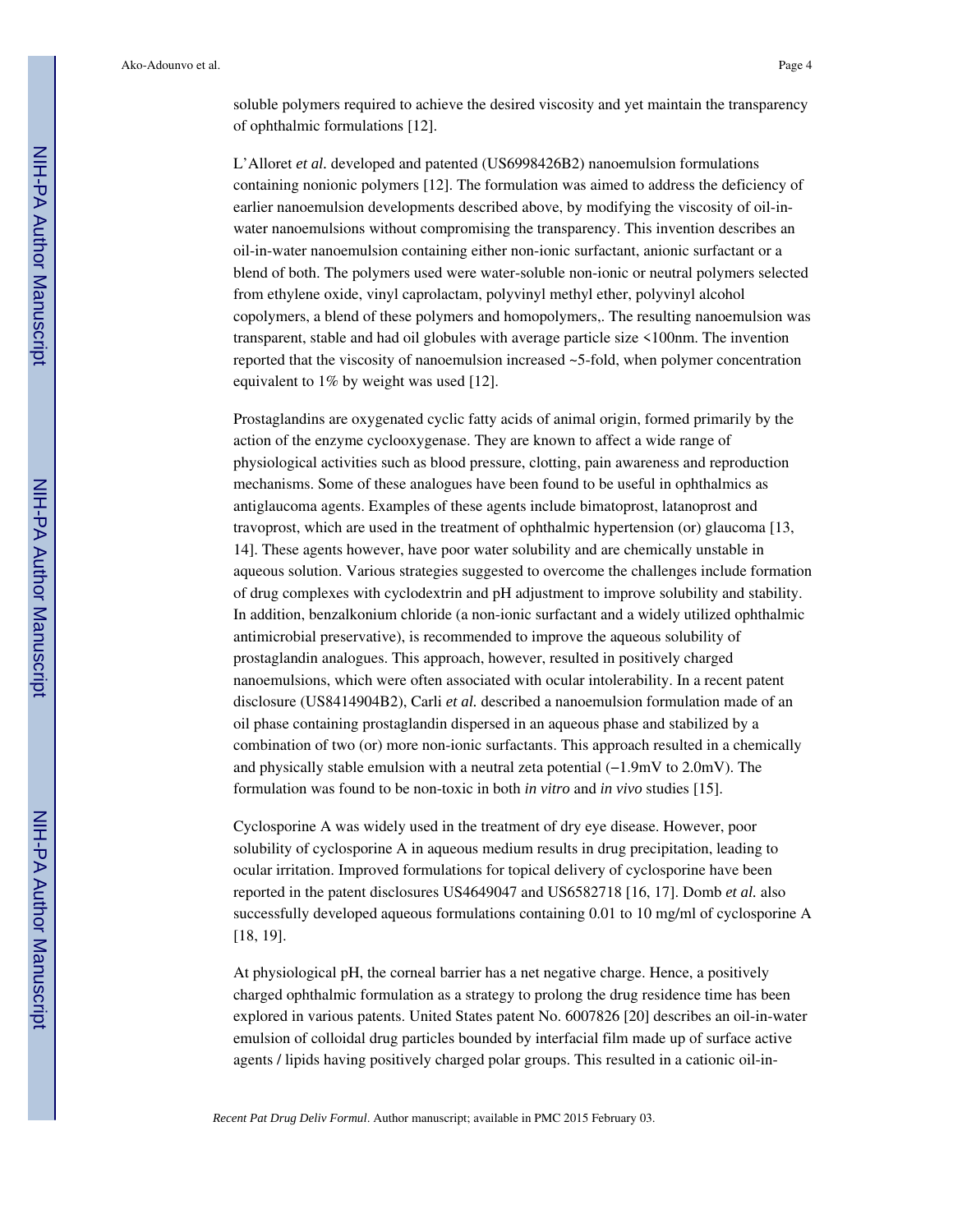water formulation having a positive zeta potential. In another patent disclosure (6656460), the inventors described a novel formulation strategy for treating the dry eye disease. The formulation is an oleylamine or stearylamine cationic emulsion with phospholipids, poloxamer as an emulsifying agent and benzalkonium chloride as an antiseptic agent. The novel cationic emulsion has been utilized for successful formulation of cyclosporine A, tacrolimus and sirolimus [21]. Another cationic oil-in-water emulsion has also been developed utilizing low concentrations of cationic agents (cetalkonium chloride, Benzalkonium chloride, oleylamine) and nonionic surfactants (poloxamer, tyloxapol). The resulting formulations had a positive zeta potential, an average particle size of 100–200 nm and improved stability. The methodology detailed in the patent disclosure (US8298568) was utilized to formulate a sirolimus nanoemulsion with improved toxicity profile when tested in a rabbit animal model [22].

Kuno and colleagues from Novagali Pharma S.A., France developed a cationic emulsion based on electrostatic attraction between the drug-loaded positively charged oil droplets and the negatively charged ocular surface [24]. The reported technology offered improved solubility and absorption of lipophilic drugs. This innovative formulation was manufactured in a three-step process. The first step involved phase mixing (oil and aqueous phases) with magnetic stirring at 100 rpm, followed by high shear mixing at 16,000 rpm. This resulted in an emulsion having oil droplets of particle size of 1 μm. To achieve the submicron size (150–200 nm), the emulsion was subjected to a high pressure homogenization at 1,000 bars at 4°C. Further, the patent describes using cetalkonium chloride (CKC) and benzalkonium chloride (BAK) as cationic agents to design a novel cationic nano vector. CKC is a highly lipophilic (log  $p = 9.5$ ) component of BAK. It is used in oil phase to achieve a higher zeta potential on surface of the oil droplets. The advantages of utilizing BAK and CKC as cationic surfactants have also been patented by various United States and European inventors  $[25 - 27]$ .

#### **2.2. Soft Contact Lenses**

Soft contact lenses have been employed in ocular drug delivery to prevent drug loss during administration, reduce systemic side effects and improve the efficacy. Chauhan *et al.* [28] invented soft hydrogel contact lenses loaded with various ocular drugs. The contact lens served as a matrix for the drug nanoparticles. The particle-loaded lens was clear and did not hinder vision due to the small size of nanoparticles. The inventors reported that the size range of drug-laden nanoparticles was  $\sim$  50 nm to  $\sim$  200 nm. The soft hydrogel lens was prepared from poly 2-hydroxyethyl methacrylate p-(HEMA). The drug was released from the lens by diffusion from the particles of lens matrix. The lens increased the drug retention time and drug permeation across the cornea, provided sustained drug release and minimized the systemic absorption via nasolacrimal sac. The inventors successfully demonstrated prolonged delivery of glaucoma drug (Timolol) with the use of the novel hydrogel lens [28].

#### **2.3. Nanomicelles**

Nanomicelles are self-assembling nanosized (10 to 100 nm) colloidal dispersions with a hydrophobic core and hydrophilic shell. Nanomicelles solubilize hydrophobic drugs within their hydrophobic core. The corona of the nanomicelles consists of hydrophilic chains that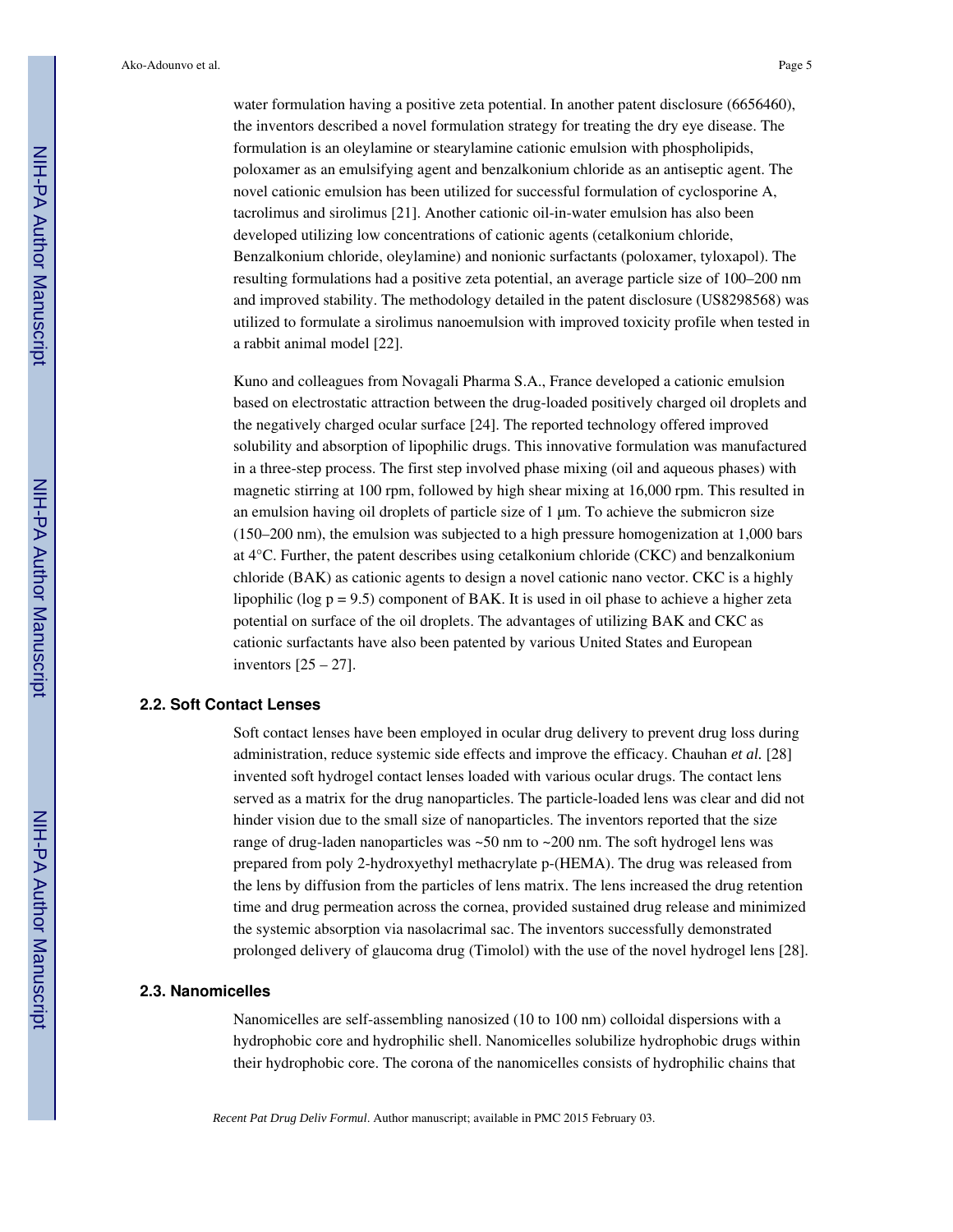extend outward, resulting in a clear aqueous formulation [29]. Mitra *et al.* [29] developed Rapamycin and Corticosteroid loaded nanomicellar formulation. Rapamycin has poor aqueous solubility (2.6μg/mL). The invention by Mitra reported that nanomicellar formulation significantly improved the solubility of rapamycin to 2 mg/mL  $\left(\sim1000\right)$  fold). The particle size of nanomicelles was ~25 nm. Rabbit animal model experiments on rapamycin nanomicellar eye drops revealed a noticeably higher concentration of the drug in the choroid/retina  $(\sim 360 \text{ ng/g})$  and negligible concentrations in the aqueous humor, lens and vitreous humor. These studies demonstrated that nanomicellar formulation enabled drug delivery to the posterior segment with topical eye drop formulation [29].

Gupta *et al.* [30] developed polymeric micelles with copolymer of *N*-isopropylacrylamide, vinyl pyrrolidone and acrylic acid having cross-linkage with *N, N*-methylene *bis*acrylamide loaded ketorolac. The researchers reported significantly improved corneal permeation of ketorolac and anti-inflammatory activity compared to aqueous suspension of the drug. The positive outcome was attributed to the particle size (<50nm diameter) of the polymeric micelles and their mucoadhesive properties. A novel nanomicellar formulation of Voclosporin, a calcineurin inhibitor, has been developed for the treatment of dry eye syndrome. Mixed nanomicelles are manufactured from a combination of two non-ionic surfactants, d-a-tocopheryl polyethylene glycol 1000 succinate (vitamin E TPGS) costabilized with octyl phenol ethoxylate (octoxynol-40) in a defined ratio. The resulting micelles were in nanometer size range, and the resulting aqueous solution was homogeneous and clear, making them an ideal ophthalmic drug delivery vehicle [29, 31, 32].

#### **2.4. Nanoparticles**

Nanoparticles with small molecule drugs as well as proteins, peptides and nucleic acids have been developed for targeted delivery. The colloidal formulation systems widely incorporated polymeric nanoparticles for ophthalmic delivery. Recently, Alexis *et al*. [33] invented stealth nanoparticles made up of polymeric matrix with a complex of phospholipid bound-PEG, PLGA and therapeutic agent (US20090074828A1). Ravi N *et al*. invented reversible hydrogel system containing nanoparticles and nanospheres. This patent (WO2012091278A2) describes a dilute solution of copolymers converting into hydrogels employing the mechanisms of oxidation/reduction, light intensity and mechanical stress as triggers. Nanocomposites were prepared by combining hydrogel and nanoparticles and *in situ* gel was formed upon injection into the eye for posterior segment drug delivery [34].

In a recent patent disclosure, Ketelson *et al.* [35] described the manufacturing of nanoparticles from inorganic materials. The inorganic nanoparticles were claimed to be useful in preventing (or) reducing the uptake of biocides from ophthalmic compositions by contact lenses. The inventors further demonstrated that the uptake of biocides by contact lenses is minimized without compromising the microbiological activity with the use of inorganic nanoparticles.

Calcium phosphate (CaP) nanoparticles have shown great applications in drug delivery systems due to biocompatibility (non-toxic degradation products constitute the inorganic part of human hard tissue) [36]. As inorganic CaP nanoparticles were found to be chemically stable, they were found to ensure the maintenance of desired pharmacological action [36].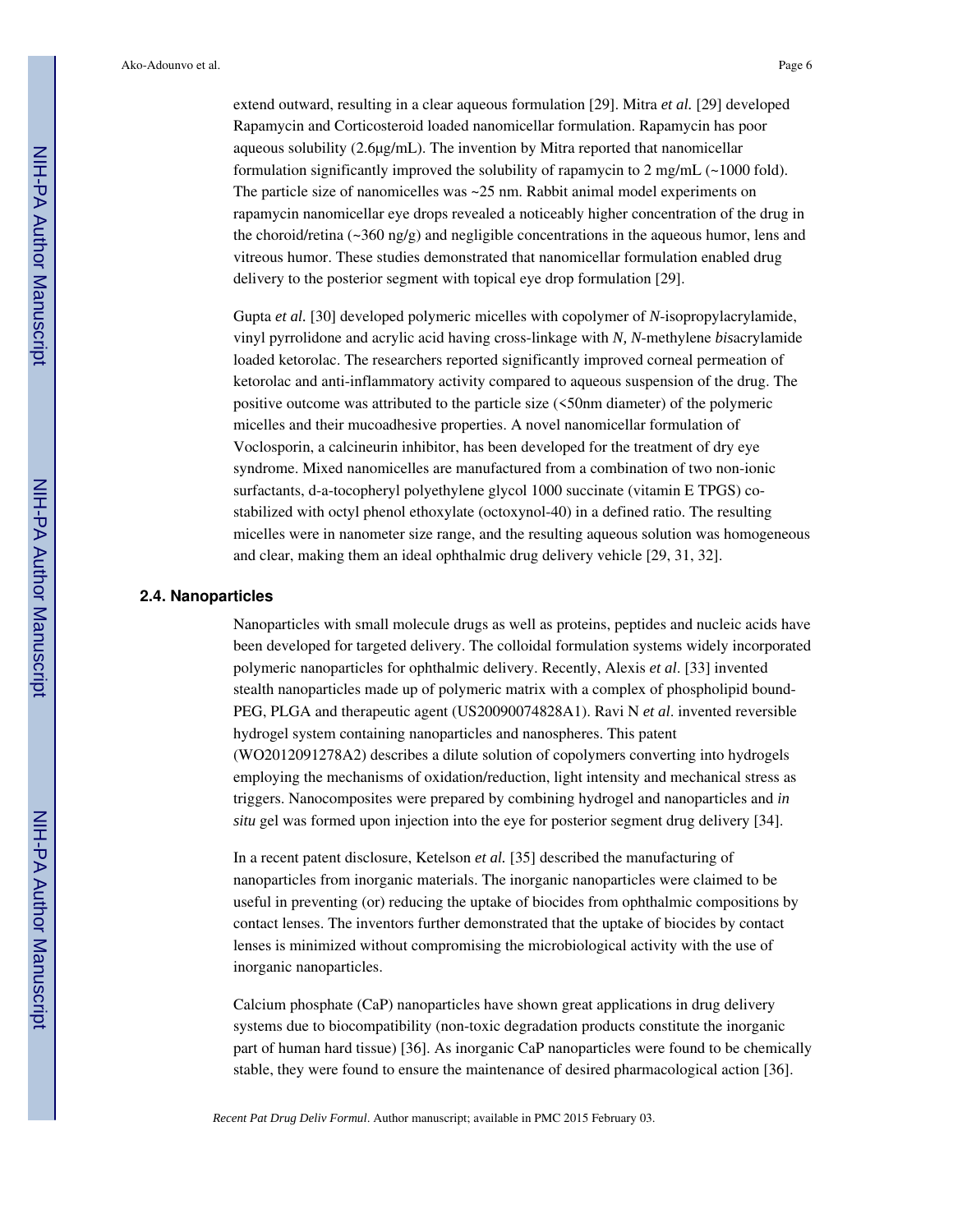The successful development calcium phosphate particle as an ocular drug delivery system was demonstrated in patent disclosure (WO2004050065A1) by Biosante Pharmaceuticals [37]. Studies have shown that ocular drugs can interact and bind with pigments, leading to decreased ocular bioavailability [38, 39]. CaP nanoparticles were shown to reduce drug binding with pigments and increase the bioavailability [37]. Chu *et al*. demonstrated that employing 7-hydroxy-2-dipropyl-aminotetralin (7-OH-DPAT) and CaP nanoparticles improved the intraocular pressure (IOP) and aqueous humor flow rate in both pigmented and non-pigmented rabbits [40].  $D_2$  and  $D_3$  receptor agonists are proven anti-glaucoma agents for reducing the intraocular pressure (IOP). Chu *et al.* examined the relative effect of  $D_2/D_3$ receptor agonist, 7-OH-DPAT, formulated with or without calcium phosphate, on intra ocular pressure of New Zealand white non-pigmented and Dutch Belted pigmented rabbits of both sex. To understand the role of dopamine  $D_2$  and  $D_3$  receptors in ocular hypotension in pigmented rabbits, the authors employed a dopamine  $D_2/D_3$  receptor antagonist (Raclopride), which did not alter the IOP, but inhibited the ocular hypotension induced by CaP nanoparticles of 7-OH-DPAT, when it was used for pretreatment. In the non-pigmented rabbits, ocular hypotension was more pronounced and sustained when induced by topical administration of CaP nanoparticles of 7-OH-DPAT than nanoparticles without CaP. Further, in the pigmented rabbits, the topical application of 7-OH-DPAT without CaP did not show any change of IOP, but a significant reduction in IOP was noticed with CaP nanoparticles of 7-OH-DPAT. The results concluded that the drug binding to pigments in the anterior segment can significantly limit the therapeutic efficacy. Hence, CaP nanoparticles as drug delivery system can be promising in the treatment of open-angle glaucoma and other anterior segment ocular diseases [37, 39, 40].

Chen *et al.* [36] also employed this CaP nanoparicles system for the delivery of methazolamide, a sulfonamide derivative and carbonic anhydrase inhibitor for the treatment of glaucoma. The methazolamide loaded CaP nanoparticles were reported to have better sustained release than free methazolamide from both *in vitro* and *in vivo* studies. The findings further corroborate promising applications of CaP nanoparticles in glaucoma treatment. Another study involving the use of calcium phosphate nanoparticles was performed by Edelhauser *et al*. [41]. CaP nanoparticles, referred to as nanojackets were loaded with indocyanine green and employed as an imaging tool to obtain the infrared imaging of ocular posterior segment. Hu *et al.* utilized CaP nanoparticles as a carrier tool of DNA for transfection of corneal endothelial cells. Due to high biocompatibility and biodegradable properties of CaP nanoparticles which dissociate into calcium and phosphate ions, gene transfer via CaP nanoparticles was considered a safe alternative to the conventional gene delivery systems [42]. In addition, the calcium phosphate shell facilitated DNA transfer into the nucleus by inhibiting the degradation of DNA by nucleases in the cytoplasm [43].

#### **2.5. Liposomes**

Liposomes are vesicular systems with diameters ranging from 50 nm to several microns. Liposomes contain one or more concentric lipid bilayers separated by an aqueous buffer compartment and categorized into 3 primary types: 1. Multi-lamellar vesicles (more than one lipid bilayer) 2. Small uni-lamellar vesicles (10 – 100 nm) and 3. Large unilamellar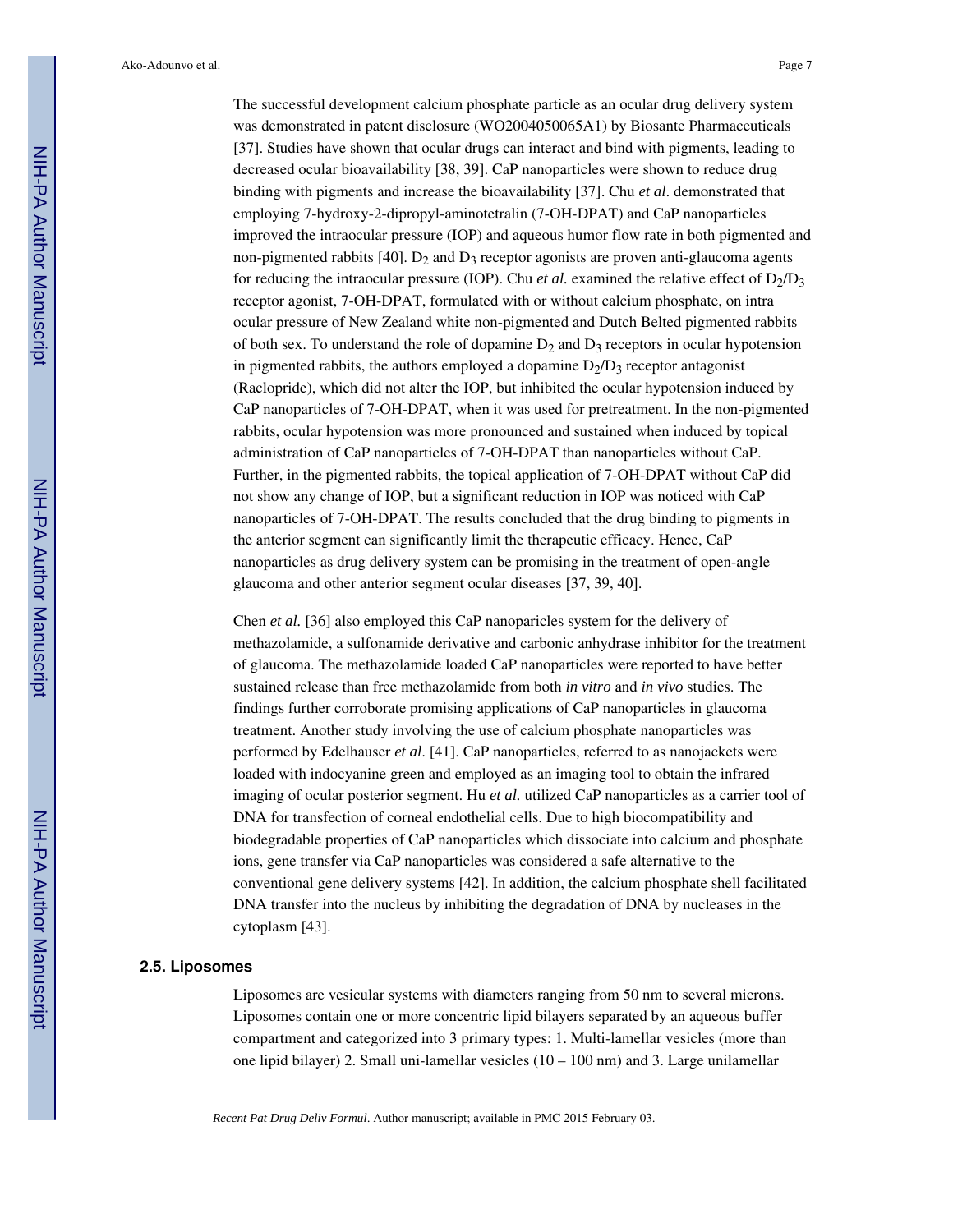vesicles (0.1 – 10.0 μm). Liposomes are capable of encapsulating both hydrophilic (in aqueous compartment) and hydrophobic (in lipid bilayers) drug molecules. Liposomes offer a promising avenue over conventional ophthalmic dosage forms due to protection of drug molecule from degradation by metabolic enzymes on conjunctival and corneal surfaces [44]. Liposomes administered as eye drops were shown to maintain drug therapeutic activity for extended periods of time. In addition, liposomes protect drug molecules from enzymes (proteases and esterase's) in tear fluid. In addition, the liposomal membrane is flexible and supports deformation stress. The property makes them suitable for administering intraocular injections for treating posterior segment ocular diseases [45]. Positively charged liposomes disintegrate completely upon contact with negatively charged mucin membrane [46]. Liposomes have been successfully used in the treatment of eye disorders such as Dry Eye, Keratitis, Endophthalmitis, Uveitis, and Proliferative Vitreoretinopathy [47]. For anterior segment delivery, research is primarily focused on coating the exterior surface of liposomes with bioadhesive and penetration enhancing polymers for improving corneal or conjunctival adhesion and permeation. For posterior segment delivery of liposomes, research is focused on improving intravitreal drug half-life [48]. Schaeffer and Krohn manufactured liposomes loaded with penicillin G and indoxole for topical eye drop therapy. The corneal uptake was highest for positively charged liposomes and lowest for neutral liposomes indicating the electrostatic adsorption between the corneal surface and liposomes [49]. Fitzgerald and colleagues investigated the clearance mechanism of topically administered liposomes in rabbit animal model. The liposomes were prepared by dipalmitoyl phosphatidylcholine or egg lecithin in combination with cholesterol and either dicetyl phosphate or stearylamine. Clearance was monitored by gamma scintigraphy. The study concluded that positively charged liposomes were retained in the pre-corneal area, while large size limited the drainage from the inner canthal region [50]. Mehanna *et al.* described chitosan-based mucoadhesive liposomal formulation of ciprofloxacin HCl employing different concentrations and molecular weights of chitosan. Investigators observed higher ocular permeation of ciprofloxacin HCl and improved antimicrobial activity (gram-positive and gram-negative bacteria) compared to the marketed formulation [51]. Liposomes were also used for the delivery of vectors for genetic transfection, oligonucleotides, and monoclonal antibodies. Bochot *et al.* studied the ocular distribution and clearance of 16-mer oligothymidylate (pdT16) loaded in steric-stabilized liposomes from the vitreous humor following intravitreal injection in rabbit animal model. Competitive hybridization assay was used in testing the integrity of pdT16. Liposomal suspension of  $\left[3^{3}P\right]-p\frac{d}{d}T16$  oligonucleotide resulted in higher residual concentrations in vitreous and retina-choroid after intravitreal administration, compared to a simple solution. In addition, liposomes were reported to provide better stability and protection of pdT16 against enzymatic degradation [52]. The US Patent search disclosed 15 patents inventions reporting the successful use of liposomal technology for ophthalmic medications. One such patent is the development of liposomes containing 10–40 mole percent of an aminederivatized lipid component (-NH2 group is separated from a lipid polar head region by a carbon-containing spacer arm). The liposomes with a close packed lipid structure were produced by inclusion of 20–50 mole percent of cholesterol or amine-derivatized cholesterol, and/or phospholipids with predominantly saturated acyl chain moieties. Further, the retention of liposomes on the corneal surface was enhanced by suspending them in an aqueous medium containing a high-viscosity polymer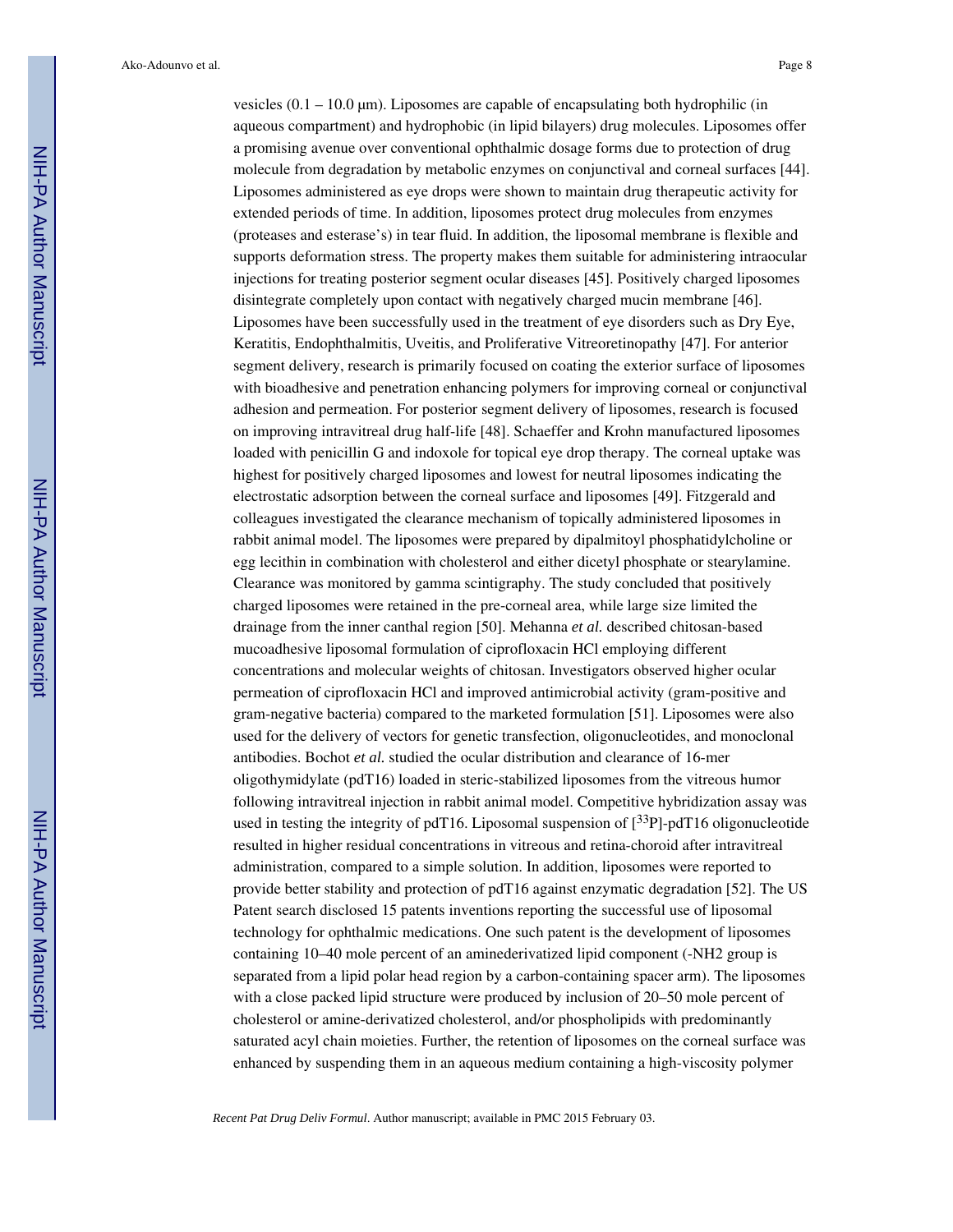[53]. Hofland *et al.* [54] reported liposome-based formulations for treating ocular inflammations affecting the cornea, iris, conjunctivita, sclera, and uvea. Liposomes comprising of a neutral lipid (soybean oilbased phospholipid), mucoadhesive agent, a positively charged lipid along with an aqueous phase and therapeutic molecules are disclosed in the patent. The cationic lipid is a member of the group consisting of stearylamine, DC-Cholesterol, dimethyldioctadecylammonium bromide, or 3B-[N′, N′ dimethylaminoethane)-carbamol]. Mucoadhesive compounds include carbopol 934P, polyaxomers, carbomers and plant lectins [54]. The researchers reported that ophthalmic drugs incorporated in these lipid formulations resulted in higher maximum concentration

 $(C_{\text{max}})$  and longer drug residence time  $(T_{1/2})$  in ocular tissues.

A patent disclosure by Liu *et al.* reported the development of an ophthalmic liposomal formulation for the treatment of neovascularization through selective inhibition of vascular endothelial growth factor (VEGF) [55]. A liposomal system comprising of a phospholipid, charged substance, and/or a membrane-reinforcing substance for delivery to retinal ganglion cells has been patented by Hara and Takeuchi. DNA encapsulated liposomes prepared by dilauroyl-phosphatidylcholine (DLPC) or dioleoylphosphatidylethanolamine (DOPE) and with average particle diameter of ≤600 nm was reported in the patent [56]. Another invention by Kato *et al.* [57] disclosed a liposomal eye drop formulation containing taurine, glucose, asparate and inorganic salts for treating the dry eye or mitigating its symptoms. A patent disclosure by Zeimer *et al.* reported visualizing or treating vasculature using fluorescent dyes/tissue-reactive substances encapsulated within heat-sensitive liposomes designed to release the contents at a pre-determined anatomical locus [58].

In a recent study, Natarajan *et al.* reported the manufacture of liposomes for sustained release of latanoprost, for the treatment of glaucoma. In the study, researchers modified latanoprost-loaded egg-phosphatetidylcholine liposomes using film hydration technique to achieve average particle size of  $109 \pm 18$ nm and encapsulation efficiency of  $94 \pm 5\%$ . *In vitro* release and *in vivo* results demonstrated that liposomes were more efficient in decreasing the intra ocular pressure compared to a daily dose of conventional topical formulation during a 90 day period [59].

In another study, the investigators sought to enhance the bioavailability of ciprofloxacin hydrochloride, an antibacterial used in treating eye infections and corneal ulcers, by formulating the drug in mucoadhesive chitosan-coated liposomes. Entrapment efficiency and drug release of formulations using different molar ratios of L-α-phosphatidylcholine (PC), cholesterol (CH), stearylamine (SA) and dicetyl phosphate (DP) were tested. The research findings concluded that mucoadhesive chitosan-coated liposomes of ciprofloxacin provided prolonged residence time and enhanced bioavailability [60]. In another study, Shafaa *et al.* formulated multilamellar vesicle (MLV) liposomes containing Timolol maleate, an anti-glaucoma drug. *In vivo* studies in rabbit animal model suggested that positively charged MLVs with lower amount of cholesterol reduced the IOP for a prolonged time (~160 hours). Further, the studies indicated that cationic charged and neutral liposomes resulted in superior reduction of intraocular pressure and extended therapeutic effect than anionic charged liposomes [61]. Hathout *et al*. [44] in a study, utilized carbonic anhydrase (acetazolamide) loaded liposomes, manufactured by reversed phase and film hydration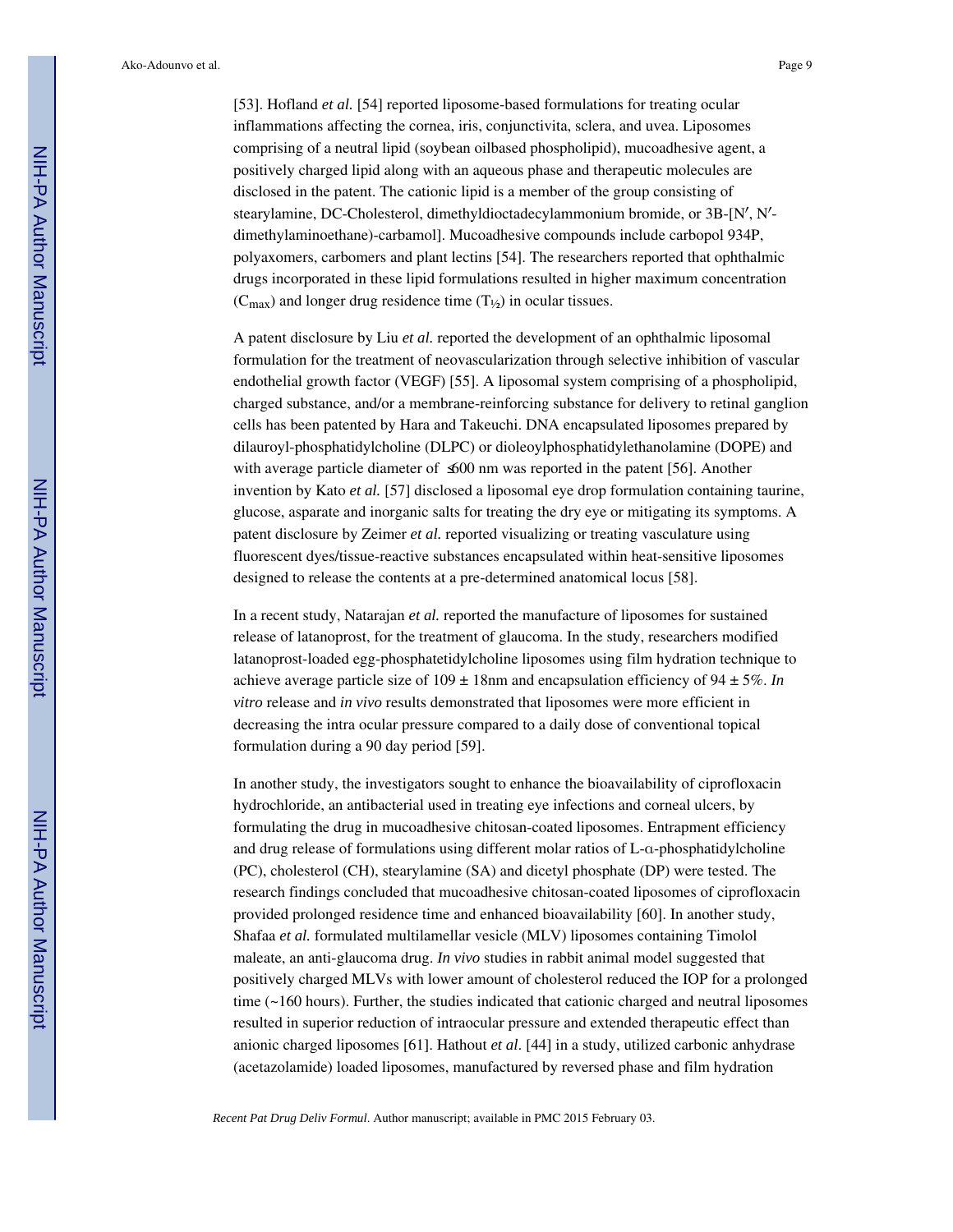methods, to reduce intra ocular pressure. The studies concluded that increasing the ratio of cholesterol in the formulation and addition of stearylamine resulted in a significant increase in drug entrapment efficiency.

# **3. NANOTECHNOLOGY – CURRENT & FUTURE DEVELOPMENTS**

The first marketed ophthalmic nanoemulsion was approved by FDA in 2002 for the delivery of 0.05% Cyclosporin A (Restasis<sup>®</sup>) for the treatment of dry eye. Restasis<sup>®</sup> is a preservative-free anionic nanoemulsion. A recent study by Ammar *et al.* demonstrated successful development of nanoemulsion systems for the delivery of dorzolamide hydrochloride, an anti-glaucoma agent [62]. The research studies concluded that the nanoemulsion formulation exhibited satisfactory physicochemical properties, sustained drug release, higher therapeutic efficacy, fast onset of action compared to the marketed product in solution form (Trusopt<sup>®</sup>).

Cyclokat<sup>®</sup> is another novel nanoemulsion formulation of Cyclosporin A, which is currently in the market for the treatment of dry eye disease. The formulation is based on the Novasorb® technology developed by Novagali Pharma, that uses novel cationic nanoemulsion methodology for topical drug delivery [63]. The Novasorb<sup>®</sup> technology is known to improve bioavailability by interacting with anionic eye surface. Catioprost<sup>®</sup> is another marketed nanoemulsion formulation of glaucoma drug, latanoprost. The formulation is also based on Novasorb technology and is a preservative-free cationic emulsion [63].

Recently, InSite Vision (USA) developed an innovative drug delivery vehicle, Durasite® (polycarbophil, edentate disodium dihydrate and sodium chloride), as a platform for wide array of ocular drugs. FDA approved a DuraSite formulation containing Besifloxacin to treat bacterial conjunctivitis (pink eye). The technology involves utilizing polycarbophil as a biodegradable matrix for holding drug microparticles for increased drug retention time [64].

# **CONCLUSION**

The review discusses in detail, the development of novel ophthalmic nanoformulation approaches (calcium phosphate (CaP) nanoparticles, nanomicelles, polymeric nanoparticles, soft contact lenses, nanoemulsions, ophthalmic liposomal formulations) and patent inventions reported from promising therapeutic outcomes utilizing the nanoformulation approaches. Recent inventions demonstrated significant improvements in therapeutic outcome with the use of nanoformulation systems for chronic disease states of both anterior and posterior ocular segments. Research studies demonstrated increased drug bioavailability, decreased toxicity and improved therapeutic efficacy with the use of nanoformulations, compared to traditional treatment approaches. From the promising research data reported in patent disclosures, nanoformulation strategy can primarily benefit chronic anterior segment ocular diseases (Glaucoma, Dry Eye, Conjunctivitis, Uveitis, Choroidal Neovascularization) and also posterior segment ocular diseases (Age Related Macular Degeneration). In light of promising inventions, extensive research is in progress to delineate nanoformulation approach applicable for broad ocular disease states.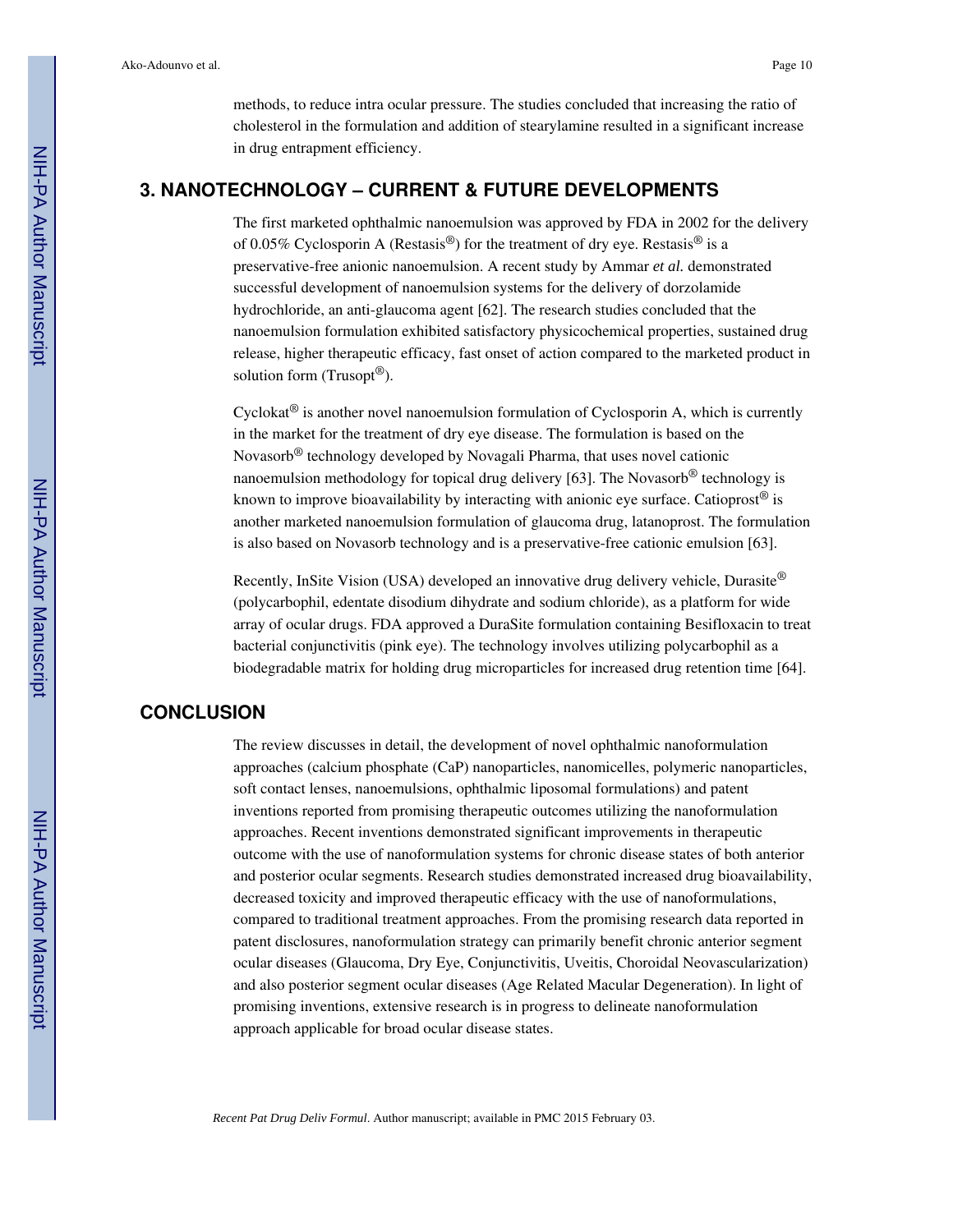# **Acknowledgments**

This article has been supported in part with Federal funds (UL1RR031975) from the National Center for Research Resources (NCRR), National Institutes of Health, through the Clinical and Translational Science Awards Program (CTSA), a trademark of DHHS, part of the Roadmap Initiative, "ReEngineering the Clinical Research Enterprise", AACP New Investigator Grant (Karla PK – PI), Howard University Bridge Research Innovation Grant (Karla PK – PI), Howard University RCMI Grant (Southerland W – PI) and DC DCFAR.

# **References**

- 1. Maurice, DM.; Mishima, S. Handbook of Experimental Pharmacology. Vol. 69. Springler Verag; Berlin-Heidelberg; 1989. Ocular pharmacokinetics; p. 16-119.
- 2. Urtti A. Challenges and obstacles of ocular pharmacokinetics and drug delivery. Adv Drug Deliv Reviews. 2006; 58:1131–5.
- 3. Sterile ophthalmic gel forming solution TIMOPTIC-XE®. Avail able at: http://www.merck.com/ product/usa/pi\_circulars/t/timoptic/timoptic\_xe\_pi.pdf (Accessed on: May 13, 2013)
- 4. Kabra, BP. Topical ophthalmic compositions containing tobramycin and dexamethasone. US7795316B1. 2010.
- 5. Lallemand F, Daull P, Benita S, Buggage R, Garrigue JS. Successfully improving ocular drug delivery using the cationic nanoemulsion. Novasorb J Drug Deliv. 2012; 2012:604204.
- 6. Endres CJ, Hsiao P, Chung FS, Unadkat JD. The role of transporters in drug interactions. Eur J Pharm Sci. 2006; 27:507–17.
- 7. DeGorter MK, Xia CQ, Yang JJ, Kim RB. Drug transporters on drug efficacy and toxicity. Annu Rev Pharmacol Toxicol. 2012; 52:249–73. [PubMed: 21942630]
- 8. Gaudana R, Ananthula HK, Parenky A, Mitra AK. Ocular drug delivery. AAPS J. 2010; 12(3):348– 60. [PubMed: 20437123]
- 9. Simonnet, JT.; Sonneville, O.; Lagret, S. Nanoemulsion based on oxyethylenated or nonoxyethylated sorbiton fatty esters, and its use in the cosmetic, dermatological and/or ophthalmological fields. US6335022B1. 2002.
- 10. Simonnet, JT.; Sonneville, O.; Lagret, S. Nanoemulsion based on ethoxylated fatty ethers or on ethoxylated fatty esters, and its use in the cosmetic, dermatological and/or ophthalmological fields. US6375960. 2002.
- 11. Swan KC. The use of methylcellulose in ophthalmology. Achieves Ophthalmol. 1945; 3:378–80.
- 12. L'Alloret, F.; Sonneville, O.; Simonnet, JT. Nanoemulsion containing nonionic polymers, and its uses. US6998426. 2006.
- 13. Comments to CTAF on the Cost-Effectiveness of Sofosbuvir. Available at: https:// masshealthdruglist.ehs.state.ma.us/MHDL/pubtheradetail.do?id=52 [Accessed on: August 3, 2014]
- 14. Toris CB. Pharmacotherapies for glaucoma. Curr Mol Med. 2010; 10(9):824–40. [PubMed: 21091423]
- 15. Carli, F.; Baronian, M.; Schmid, R.; Chiellini, E. Ophthalmic oil-inwater emulsions containing prostaglandins. US8414904B2. 2013.
- 16. Kaswan, R. Ophthalmic treatment by topical administration of cyclosporine. US4649047. 1987.
- 17. Kawashima, Y.; Kuwano, M. Cyclosporin compositions. US6582718. 2003.
- 18. Domb, AJ.; Avramoff, A.; Prevzner, V. Pro-nanodispersion for the delivery of cyclosporine. US7732404. 2010.
- 19. Rowe, RC.; Sheskey, PJ.; Cook, WG.; Fenton, ME. Handbook of Pharmaceutical Excipients. 4. 2003.
- 20. Benita, S.; Elbaz, E. Oil-in-water emulsion of positively charged particles. US6007826. 1999.
- 21. Benita, S.; Lambert, G. Method and composition for dry eye treatment. US6656460. 2003.
- 22. Bague, S.; Betty, P.; Garrigue, JS.; Guilatt, LR.; Lambert, G. Oilin-water type emulsion with low concentration of cationic agent and positive zeta potential. US8298568. 2012.
- 23. Kuno N, Fujii S. Recent advances in ocular drug delivery systems. Polymers. 2011; 3:193–221.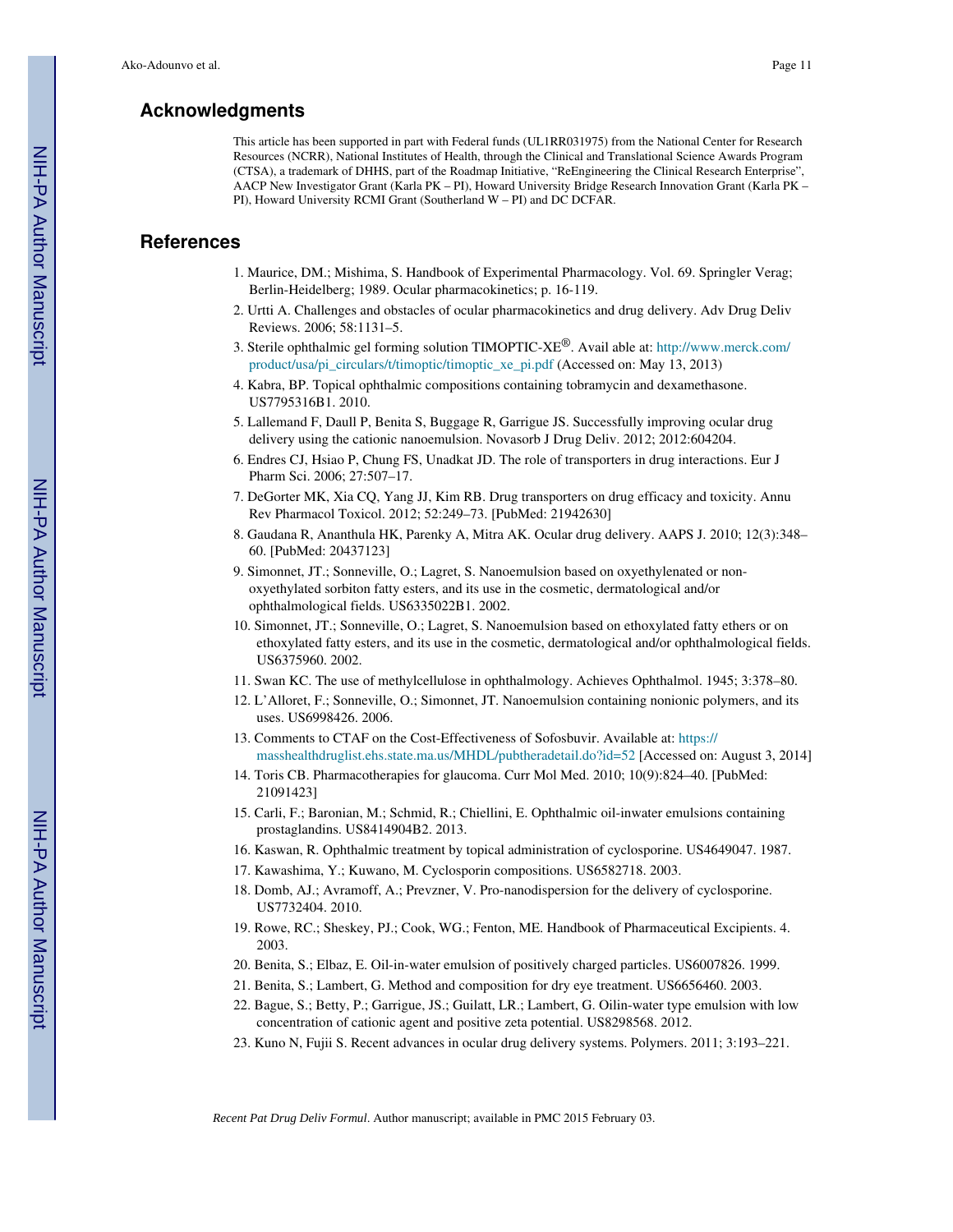- 24. Novasorb<sup>®</sup> our topical technology platform. Available at: http://www.novagali.com/en/ourresearch/novasorb. (Accessed on: May 13, 2013)
- 25. Bague, S.; Philips, B.; Garrigue, JS.; Rabinovich-guilatt, L.; Lambert, G. Oil-in-water type emulsion with low concentration of cationic agent and positive zeta potential. EP1655021. 2008.
- 26. Philips, B.; Bague, S.; Rabinovich-guilatt, L.; Lambert, G. Ophthalmic emulsions containing an immunosuppressive agent. EP1809238. 2008.
- 27. Philips, B.; Bague, S.; Rabinovich-guilatt, L.; Lambert, G. Ophthalmic emulsions containing prostaglandin. EP1827373. 2008.
- 28. Chauhan, A.; Gulsen, D. Ophthalmic drug delivery system. US8273366. 2012.
- 29. Mitra, AK.; Velagaleti, PR.; Grau, UM. Topical drug delivery for ophthalmic use. WO2010144194. 2010.
- 30. Gupta AK, Madan S, Majumdar DK, Maitra A. Ketorolac entrapped in polymeric micelles: Preparation, characterization and ocular anti-inflammatory studies. Int J Pharm. 2000; 209:1–14. [PubMed: 11084241]
- 31. Velagaleti PR, Anglade E, Khan IJ, Gilger BC, Mitra AK. Topical delivery of hydrophobic drugs using a novel mixed nanomicellar technology to treat diseases of the anterior and posterior segments of the eye. Drug Deliv Technol. 2010; 10(4):42–7.
- 32. Mitra, AK.; Velagaeti, PR.; Natesan, S. Ophthalmic compositions comprising calcineurin inhibitors or mTOR inhibitors. US0092665. 2009.
- 33. Alexis, F.; Zhang, L.; Radovic-Moreno, A.; Gu, F.; Basto, P.; Levy-Nissenbaum, E.; Chan, J.; Farokhzad, O. Poly (amino acid) targeting moieties. US20090074828A1. 2009.
- 34. Ravi, N. Hydrogel nanocompsites for ophthalmic applications. US8153156B2. 2012.
- 35. Ketelson, HA.; Dassanayake, NL.; Carey, TC.; Meadows, D. Use of nanoparticles as carriers for biocides in ophthalmic compositions. US8097270. 2012.
- 36. Chen R, Qian Y, Li R, Zhang Q, Liu D, Wang M, et al. Methazolamide calcium phosphate nanoparticles in a ocular delivery system. Pharm Soc Japan. 2010; 130(3):419–24.
- 37. Bell, STD.; Chu, T.; He, Q.; Potter, DE. Intraocular delivery compositions and methods. WO2004050065A1. 2004.
- 38. Cheruvu NPS, Amrite AC, Kompella UB. Effect of eye pigmentation on transscleral drug delivery. Invest Ophthalmol Vis Sci. 2008; 49(1):333–41. [PubMed: 18172110]
- 39. Chu TC, He Q, Potter DE. Biodegradable calcium phosphate nanoparticles as a new vehicle for delivery of a potential ocular hypotensive agent. J Ocul Pharmacol Ther. 2002; 18(6):507–14. [PubMed: 12537677]
- 40. Chu E, Chu TC, Potter DE. Mechanisms and sites of ocular action of 7-hydroxy-2 dipropylaminotetralin: A dopamine (3) receptor agonist. J Pharmacol Exp Ther. 2000; 293(3):710– 6. [PubMed: 10869368]
- 41. Edelhauser HF, Rowe-Rendleman C, Robinson MR, Dawson DG, Chader GJ, Grossniklaus HE, et al. Ophthalmic drug delivery systems for the treatment of retinal diseases: Basic research to clinical applications. Invest Ophthalmol Vis Sci. 2010; 51(11):5403–20. [PubMed: 20980702]
- 42. Hu J, Kovtun A, Tomaszewski A, Singer BB, Seitz B, Epplec M, et al. A new tool for the transfection of corneal endothelial cells: Calcium phosphate nanoparticles. Acta Biomater. 2012; 8:1156–63. [PubMed: 21982848]
- 43. Sokolova VV, Radtke I, Heumann R, Epple M. Effective transfection of cells with multi-shell calcium phosphate-DNA nanoparticles. Biomaterials. 2006; 27:3147–53. [PubMed: 16469375]
- 44. Hathout RM, Mansour S, Mortada ND, Guinedi AS. Liposomes as an ocular delivery system for acetazolamide: *In vitro* and *in vivo* studies. (AAPS) Pharm Sci Tech. 2007; 8(1):1.
- 45. Bourges JL, Touchard E, Kowalczuk L, Berdugo M, Thomas-Doyle A, Bochot A, et al. Drug delivery systems for intraocular applications. J Fr Ophtalmol. 2007; 30(10):1070–88. [PubMed: 18268450]
- 46. Kaur IP, Garg A, Singla AK, Aggarwal D. Vesicular systems in ocular drug delivery: An overview. Int J Pharm. 2004; 269(1):1–14. [PubMed: 14698571]
- 47. Ebrahim S, Peyman GA, Lee PJ. Applications of liposomes in ophthalmology. Surv Ophthalmol. 2005; 50(2):167–82. [PubMed: 15749307]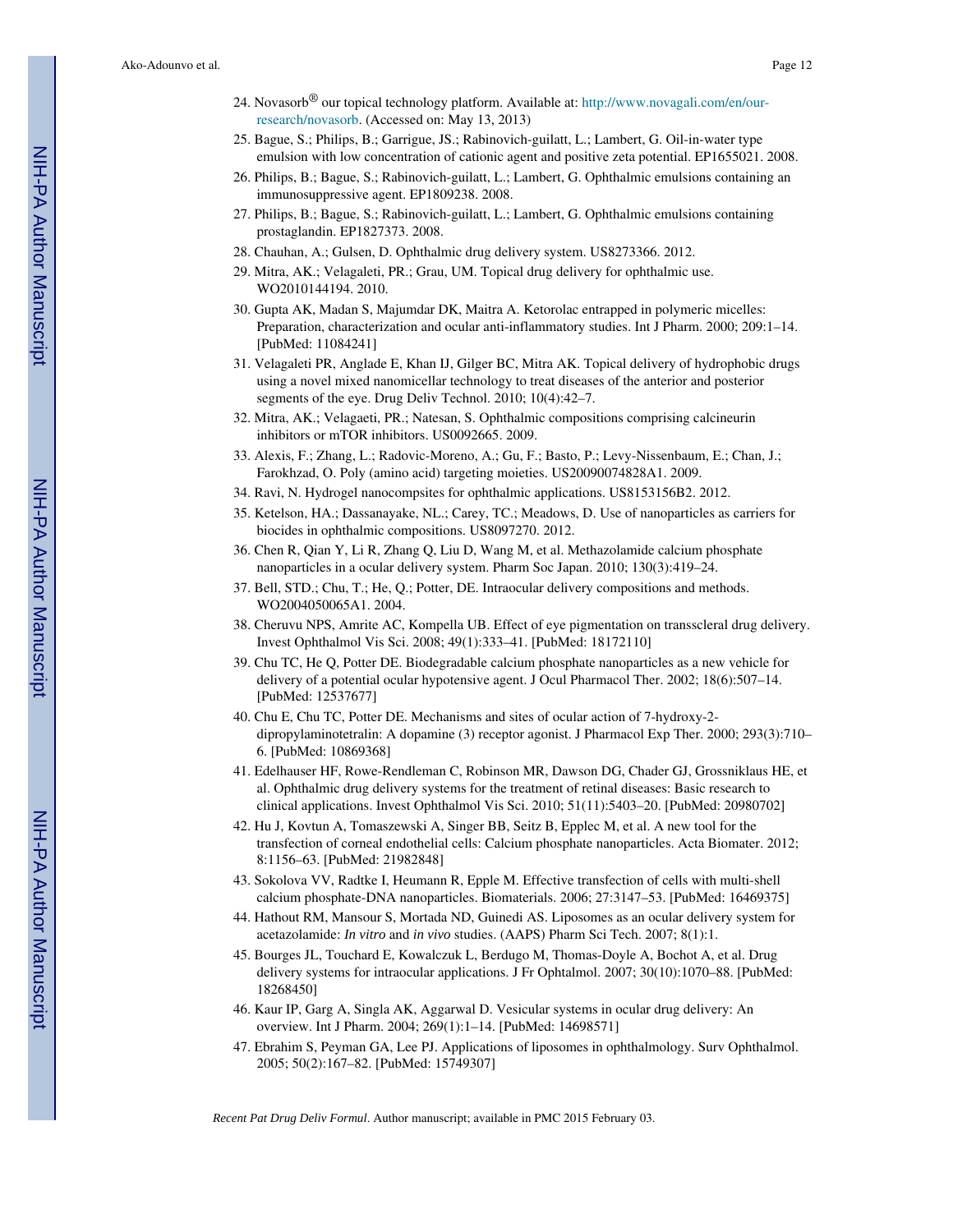- 48. Mishra GP, Bagui M, Tamboli V, Mitra AK. Recent applications of liposomes in ophthalmic drug delivery. J Drug Deliv. 2011:1–14.
- 49. Schaeffer HE, Krohn DL. Liposomes in topical drug delivery. Invest Ophthalmol Vis Sci. 1982; 22(2):220–7. [PubMed: 7056633]
- 50. Fitzgerald P, Hadgraft J, Wilson CG. A gamma scintigraphic evaluation of the precorneal residence of liposomal formulations in the rabbit. J Pharm Pharmacol. 1987; 39(6):487–90. [PubMed: 2886611]
- 51. Mehanna MM, Elmaradny HA, Samaha MW. Mucoadhesive liposomes as ocular delivery system: Physical, microbiological, and in vivo assessment. Drug Dev Ind Pharm. 36(1):108–18. [PubMed: 19656004]
- 52. Bochot A, Fattal E, Boutet V, Deverre JR, Jeanny JC, Chacun H, et al. Intravitreal delivery of oligonucleotides by sterically stabilized liposomes. Inv Ophthalmol Vis Sci. 2002; 43:253–9.
- 53. Guo, LSS.; Redmann, CT.; Radhakrishnan, R. Ophthalmic liposomes. US4804539. 1989.
- 54. Hofland, H.; Bongianni, J.; Wheeler, T. Ophthalmic liposome compositions and uses thereof. US20040224010. 2004.
- 55. Liu, Y.; Lu, PY.; Woodle, MC.; Xie, FY. Composition and methods of RNAi therapeutics for treatment of cancer and other neovascularization diseases. US7893244. 2011.
- 56. Hara, HN.; Takeuchi, HG. Liposome for delivery to posterior segment of eye and pharmaceutical composition for disease in posterior segment of eye. US20110008421. 2011.
- 57. Kato, M.; Ohtsuki, T.; Egami, F.; Tsunoda, K. Liposome eye drops. US5945121. 1999.
- 58. Zeimer, R. Selective and non-invasive visualization or treatment of vasculature. US6440950. 2002.
- 59. Natarajan JV, Ang M, Darwitan A, Chattopadhyay S, Wong TT, Venkatraman SS. Nanomedicine for glaucoma: Liposomes provide sustained release of latanoprost in the eye. Int J Nanomed. 2012; 7:123–31.
- 60. Abdelbary G. Ocular ciprofloxacin hydrochloride mucoadhesive chitosan-coated liposomes. Pharm Dev Technol. 2011; 16(1):44–56. [PubMed: 20025433]
- 61. Shafaa MW, Sabra NM, Fouad RA. The extended ocular hypotensive effect of positive liposomal cholesterol bound timolol maleate in glaucomatous rabbits. Biopharm Drug Dispos. 2011; 32(9): 507–17. [PubMed: 22028305]
- 62. Ammar HO, Salama HA, Ghorab, Mahmoud AA. Nanoemulsion as a potential ophthalmic delivery system for dorzolamide hydrochloride. AAPS Pharm Sci Tech. 2009; 10(3):808–19.
- 63. Dry eye therapy utilizing cationic Novasorb<sup>®</sup> technology available soon from OCuSOFT<sup>®</sup>. Available at: http://www.prnewswire.com/news-releases/dry-eye-therapy-utilizing-cationicnovasorb-technology-available-soon-from-ocusoft-123820724.html. (Accessed on: May 21, 2014)
- 64. InSite vision introduces DuraSite2® ophthalmic drug delivery system. Available at: http:// phx.corporateir.net/phoenix.zhtml?c=86061&p=irolnewsArticle&ID=1731615&highlight. (Accessed on: May 17, 2014)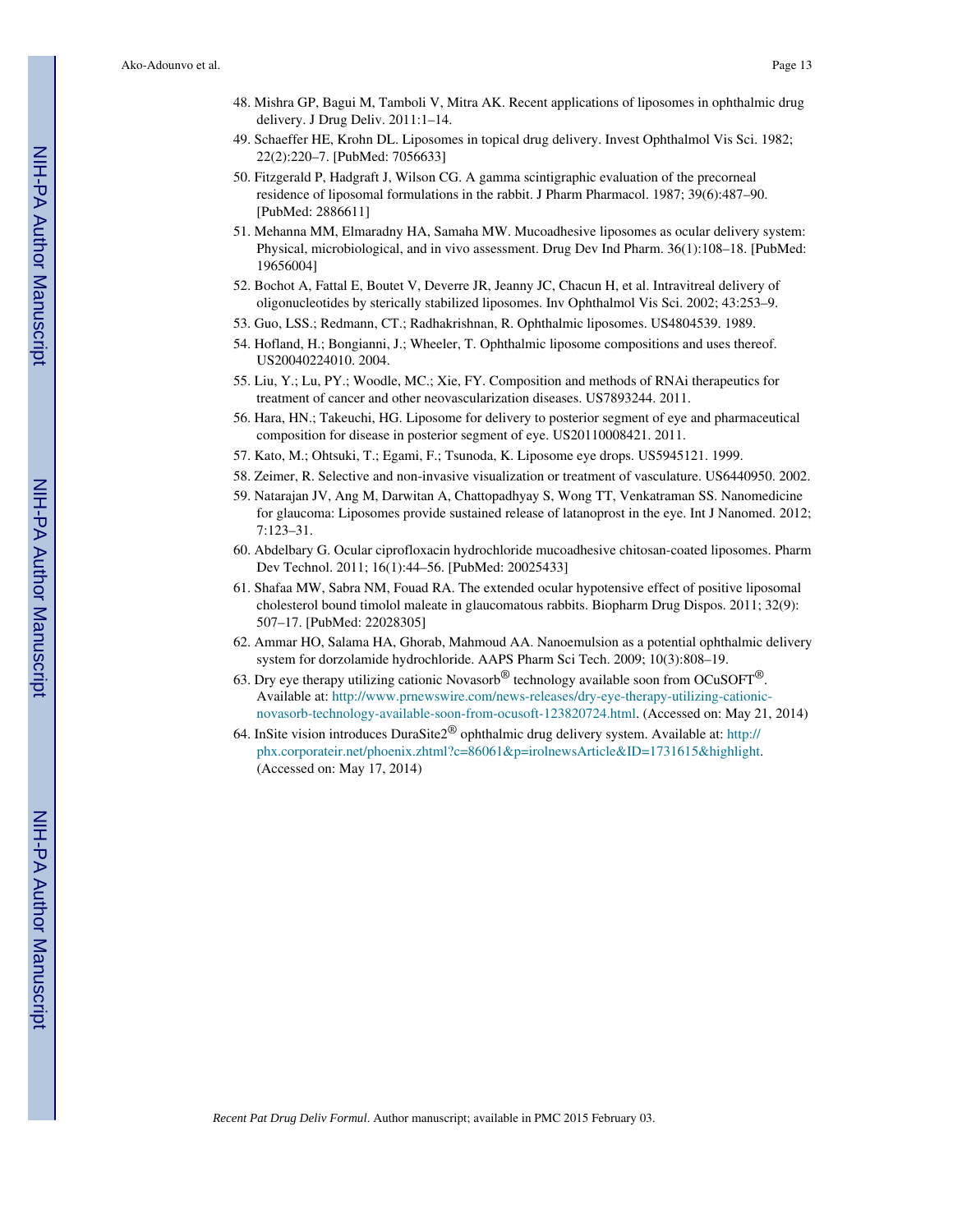| <u>ומה</u><br>2 |
|-----------------|
|                 |
|                 |
|                 |
|                 |
|                 |
|                 |
|                 |
|                 |
|                 |
|                 |
|                 |
|                 |
|                 |
| <br>?<br>?      |
|                 |
|                 |
|                 |
|                 |
|                 |
|                 |
|                 |

**Table 1**

Summary of recent patented nanoformulations. Summary of recent patented nanoformulations.

| Patent No.       | Year | ge<br>P<br>Nanoformulation ty | Patented nanoformulations                                                                                                                                                       | <b>Claimed</b> drugs                                                                                               | Therapeutic use                                                                      | Reference   |
|------------------|------|-------------------------------|---------------------------------------------------------------------------------------------------------------------------------------------------------------------------------|--------------------------------------------------------------------------------------------------------------------|--------------------------------------------------------------------------------------|-------------|
| US6335022        | 2002 | Nanoemulsion                  | Nanoemulsion less than 100 nm globule size<br>prepared using oxyethylenated or non-<br>oxyethylenated sorbitan fatty esters                                                     | $\stackrel{*}{\geq} N$                                                                                             | Ophthalmic                                                                           | $\boxed{9}$ |
| US6375960        | 2002 | Nanoemulsion                  | Nanoemulsion prepared using ethoxylated fatty<br>ethers or on ethoxylated fatty esters                                                                                          | $\mathbf{A}^*$                                                                                                     | Ophthalmic                                                                           | $[10]$      |
| US6656460        | 2003 | Nanoemulsion                  | Emulsion prepared by mixture of nonpolar<br>phospholipid, a non-polar oil, a non-toxic<br>emulsifying agent, and a cationic lipid                                               | Cyclosporine. Tacrolimus, Sirolimus                                                                                | Dry eye treatment                                                                    | $[21]$      |
| US6998426        | 2006 | Nanoemulsion                  | Oil-in-water nanoemulsion prepared using<br>nonionic amphiphilic lipids, anionic<br>amphiphilic lipids.                                                                         | $\stackrel{*}{\simeq} N$                                                                                           | Ophthalmic                                                                           | $[12]$      |
| EP1655021        | 2008 | Nanoemulsion                  | (tyloxapol), and anionic (phospholipid) with<br>cationic (benzalkonium chloride) non-ionic<br>Oil-in-water type emulsion, prepared using<br>positive charged colloid particles. | $\stackrel{*}{\mathbb{A}}^*$                                                                                       | Ophthalmic                                                                           | $[25]$      |
| EP1809238        | 2008 | Nanoemulsion                  | triglycerides, Tyloxapol, Poloxamer, Vitamin<br>Oil-in-water emulsion (medium chain<br>E, Glycerin)                                                                             | Cyclosporine, sirolimus or tacrolimus                                                                              | Dry eye treatment                                                                    | $[26]$      |
| EP1827373        | 2008 | Nanoemulsion                  | Cationic ophthalmic oil-in-water type emulsion<br>prepared using Medium Chain Triglycerides,<br>benzalkonium chloride, Lutrol F68 <sup>rM</sup> ,<br>Tyloxapol)                 | Latanoprost, travoprost, bimatoprost,<br>tafluprost                                                                | Glaucoma                                                                             | $[27]$      |
| US20090092665    | 2009 | Nanomicelles                  | Ophthalmic composition (vitamin E TPGS,<br>octoxynol-40) including mTOR inhibitor                                                                                               | pimecrolimus, tacrolimus, sirolimus,<br>Voclosporin, cyclosporine A,<br>temsirolimus, everolimus                   | Sjogren's syndrome, uveitis,<br>Dry eye syndrome (DES),<br>conjunctivitis (pink eye) | $[32]$      |
| US 20090074828A1 | 2009 | Nanoparticle                  | Stealth nanoparticle using PLGA & PEG to<br>target tissue basement membrane.                                                                                                    | dexamethasone, rapamycin, tacrolimus<br>Everolimus, zotarolimus, sirolimus,                                        | Degeneration, Choroidal<br>Age-Related Macular<br>Neovasculariz ation                | $[33]$      |
| US7732404        | 2010 | Nanoemulsion                  | Pro-nanodispersion formulation prepared using<br>lactate, macrogolglycerol hydroxystearate,<br>solid fat; tricaprin or ethyl stearate, ethyl<br>lecithin at room temperature.   | Cyclosporine                                                                                                       | Dry eye treatment                                                                    | $[18]$      |
| WO2010144194     | 2010 | Nanomicelles                  | TPGS, octoxynol-40) of waterinsoluble drugs.<br>Mixed nanomicellar formulations (vitamin E                                                                                      | Prednisolone, methylprednisolone,<br>betamethasone, budesonide, and<br>prednisone, triamcinolone,<br>dexamethasone | Posterior ocular segments<br>disease                                                 | $[29]$      |
| US20110008421    | 2011 | Liposome                      | liposome to target posterior segment of the eye<br>and prepared by phospholipid, a charged<br>substance and a membranereinforcing<br>substance                                  | 6-cumarin                                                                                                          | Posterior segment                                                                    | [56]        |